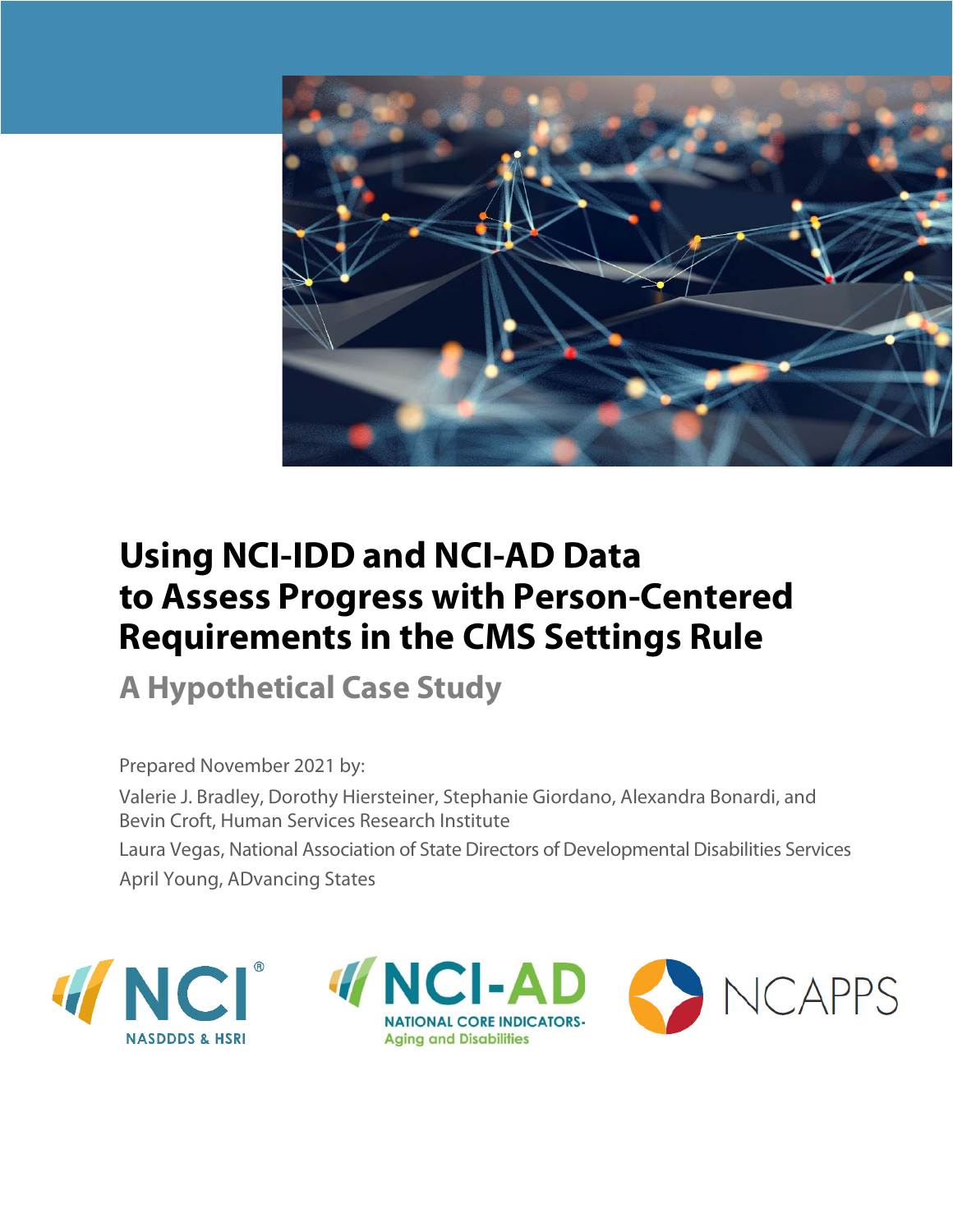In March 2014, the Centers for Medicare and Medicaid Services issued the Home and Community-Based Services (HCBS) Settings Final Rule (the "Settings Rule")[1](#page-1-0)  which set out new expectations about the character of residential and day programs as well as the conduct of person-centered planning.

**This case study provides a hypothetical example of how one state[2](#page-1-1) in the US used National Core Indicator (NCI) data to monitor personcentered planning and practices and alignment with the Settings Rule.**  In that state, a group representing waiver participants was formed to monitor the implementation of the Rule to ensure the aspirations in the Rule would continue to be honored even beyond the final compliance date. The group, the Settings Rule Stakeholder Committee, was composed of a range of stakeholders including people with disabilities, older adults, family members, providers, and representatives of advocacy organizations. In the first several years, the group concentrated on ensuring that the state agencies for intellectual and developmental disabilities (IDD) and aging and disability (AD) were systematically reviewing residential and day services, identifying isolating and segregated settings, singling out noncompliant settings for heightened scrutiny, and ensuring that noncompliant settings were replaced. The group also reviewed individual monitoring reports regarding whether service recipients were afforded the choices, privacy and other stipulations required in the Rule. By 2019, the goals in the state's transition plan regarding HCBS settings were almost fully achieved.

However, members of the group noted that there had not been as much scrutiny of compliance with the Rule requirements regarding the individual planning process and other person-centered practices. The overarching concept in the Rule was that the supports planning process should be driven by the person. It further stipulated that employment and self-direction should be part of the planning conversation. Some of the major requirements to implement these goals stipulate that:

#### **The support plan development process must…**

- Include the people chosen by the person
- Take place in the location chosen by the person
- Provide information regarding the plan in language accessible to the person
- Offer choices to the person regarding the services and supports received and from whom
- Provide a method for the person to request updates to the plan
- Include individually identified goals and preferences related to relationships, community participation, employment, income and savings, healthcare and wellness, education and others
- **Explore the possibility of self-direction**

<sup>&</sup>lt;sup>1</sup> [Home & Community Based Services Final Regulation | Medicaid](https://www.medicaid.gov/medicaid/home-community-based-services/guidance/home-community-based-services-final-regulation/index.html)

<span id="page-1-1"></span><span id="page-1-0"></span><sup>2</sup> This case study uses an amalgam of state experiences to provide a narrative example.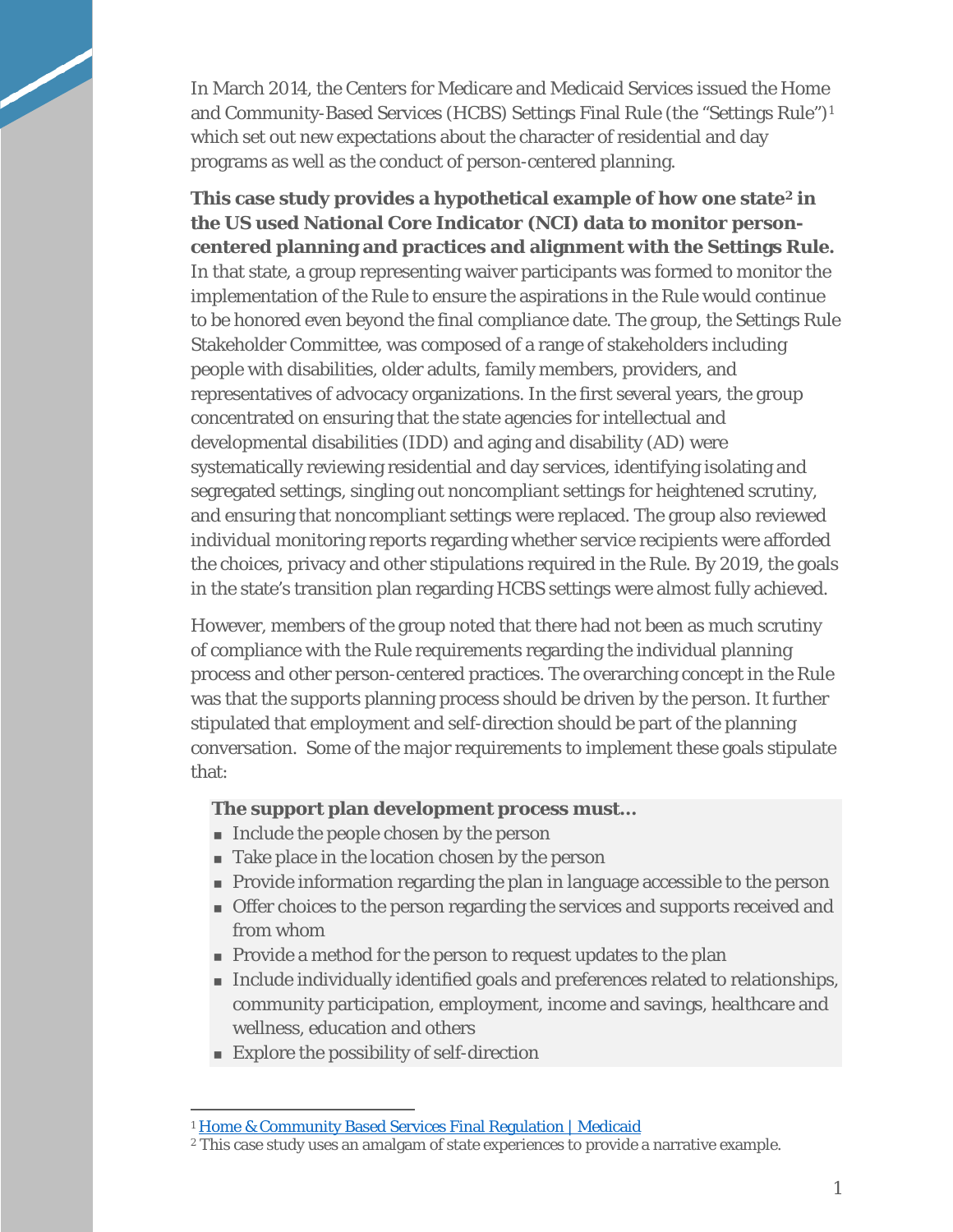# **Identifying a Data Source**

These concerns were communicated to the state IDD and aging and disability agencies. In response, state staff suggested that one way to assess whether the CMS planning requirements were present in the lives of service recipients was to review the results of the National Core Indicators® Intellectual and Developmental Disabilities (NCI-IDD) In-Person Survey (IPS) and National Core Indicators® Aging and Disabilities (NCI-AD) Adult Consumer Survey (ACS), since these surveys include indicators of person-centered planning and practice. State staff noted the while NCI data cannot substitute for actual monitoring and followup on the individual level due to the anonymity of the survey, the data can provide a picture of what is occurring at the system level.

The group reviewed the [NCI-IDD indicators](https://www.nationalcoreindicators.org/upload/aidd/NCI_IDD_Indicators_FINAL_21-22.pdf) and the [NCI-AD indicators](https://nci-ad.org/images/uploads/NCI-AD_Indicators_only_19-20_FINAL.pdf) and selected those listed in the table below. The group determined that these indicators would demonstrate the level at which person-centered planning and practices were present statewide.

| <b>NCI-IDD</b>                                                                                                                    | <b>NCI-AD</b>                                                                       |
|-----------------------------------------------------------------------------------------------------------------------------------|-------------------------------------------------------------------------------------|
| The percentage of respondents who report that                                                                                     | The percentage of respondents whose case                                            |
| their case manager/service coordinator asks                                                                                       | manager talked to them about services that                                          |
| them what they want                                                                                                               | might help with their unmet needs                                                   |
| The percentage of respondents who report that<br>they can contact their case manager/service<br>coordinator when wanted           | The percentage of respondents who can reach<br>their case manager when they need to |
| The percentage of respondents who report                                                                                          | The percentage of respondents who have access                                       |
| having understood what was being talked about                                                                                     | to information about services in their preferred                                    |
| at the last service planning meeting                                                                                              | language                                                                            |
| The percentage of respondents who report that                                                                                     | The percentage of respondents whose service                                         |
| the service planning meeting included people                                                                                      | planning meeting included the people they                                           |
| they wanted to be there                                                                                                           | wanted to be there                                                                  |
| The percentage of respondents who report<br>having been able to choose what services were<br>included in their service plan       | The percentage of respondents who can choose<br>what services they receive          |
| The percentage of respondents who report that<br>their service plan includes things that are<br>important to them                 | The percentage of respondents whose services<br>meet their needs and goals          |
| The percentage of respondents who report that                                                                                     | The percentage of respondents who know whom                                         |
| they know who to talk to if they want to change                                                                                   | to contact if they want to make changes to their                                    |
| services                                                                                                                          | services                                                                            |
| The percentage of respondents who report that<br>they want a job who are reported to have a<br>related goal in their service plan | The percentage of respondents who would like a<br>job                               |
| The percentage of respondents reported to be                                                                                      | The percentage of respondents using a                                               |
| using a self-directed supports option                                                                                             | self-directed supports option                                                       |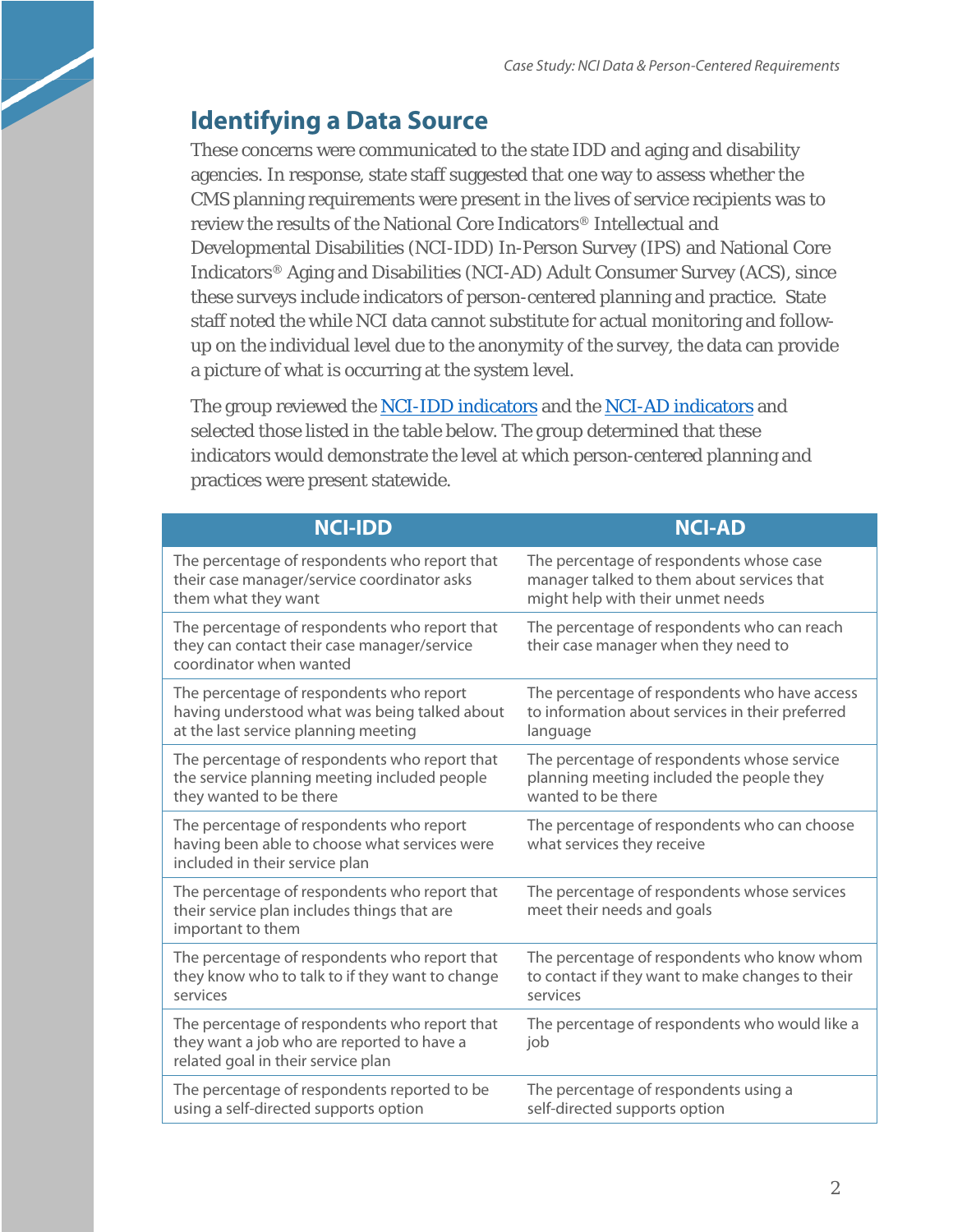## **Results**

State quality assurance staff compiled charts and graphs showing the results of the 2020-2021 data cycle for both NCI-IDD and NCI-AD. While most of the data demonstrated that a high percentage of respondents had experienced a personcentered supports planning process, there were two measures that posed substantial concern. One was the proportion of people **using a self-directed supports option**. Among people with IDD in the NCI-IDD IPS state sample, only 5% were self-directing—well below the NCI-IDD average of 12%. For older adults and people with physical disabilities, as demonstrated in the NCI-AD ACS data, the proportion was only 4% while the NCI-AD average was 21%.

The second measure that stood out was that few people **knew whom to contact if they wanted to request changes in their services**. Only 50% of respondents to the NCI-IDD survey knew whom to ask if they wanted to change something in their services (compared to an NCI-IDD average of 83%), and 53% of older respondents to the NCI-AD knew whom to contact for changes (compared to an NCI-AD average of 80%).

These two areas were identified as priorities, and the Stakeholder Committee agreed to pursue quality improvement strategies to address these concerns.

### **Understanding the Findings**

Before meeting to decide on policy recommendations, the Stakeholder Committee made sure they were interpreting the findings correctly and that the data were representative of the state. They asked the state whether there were any events during the survey period that might have skewed the results (e.g., regulatory changes). Were the respondents representative of service recipients statewide? Were the results significantly different statistically than the NCI-IDD and NCI-AD averages? Do the findings square with other statewide data and sources of information? The results of this review satisfied the members of the group that the data were being understood and interpreted accurately and could be used as a basis to proceed with an improvement plan.

The group adopted the <u>"Plan, Do, Study, Act"</u> model to guide their quality improvement initiative.

### **Quality Improvement Strategy (Plan)**

The Stakeholder Committee convened two task groups to explore ways to expand the use of self-direction and to increase service recipient awareness of how to change their services if desired.

The two task groups made the following recommendations to the state's IDD and aging and disabilities agencies.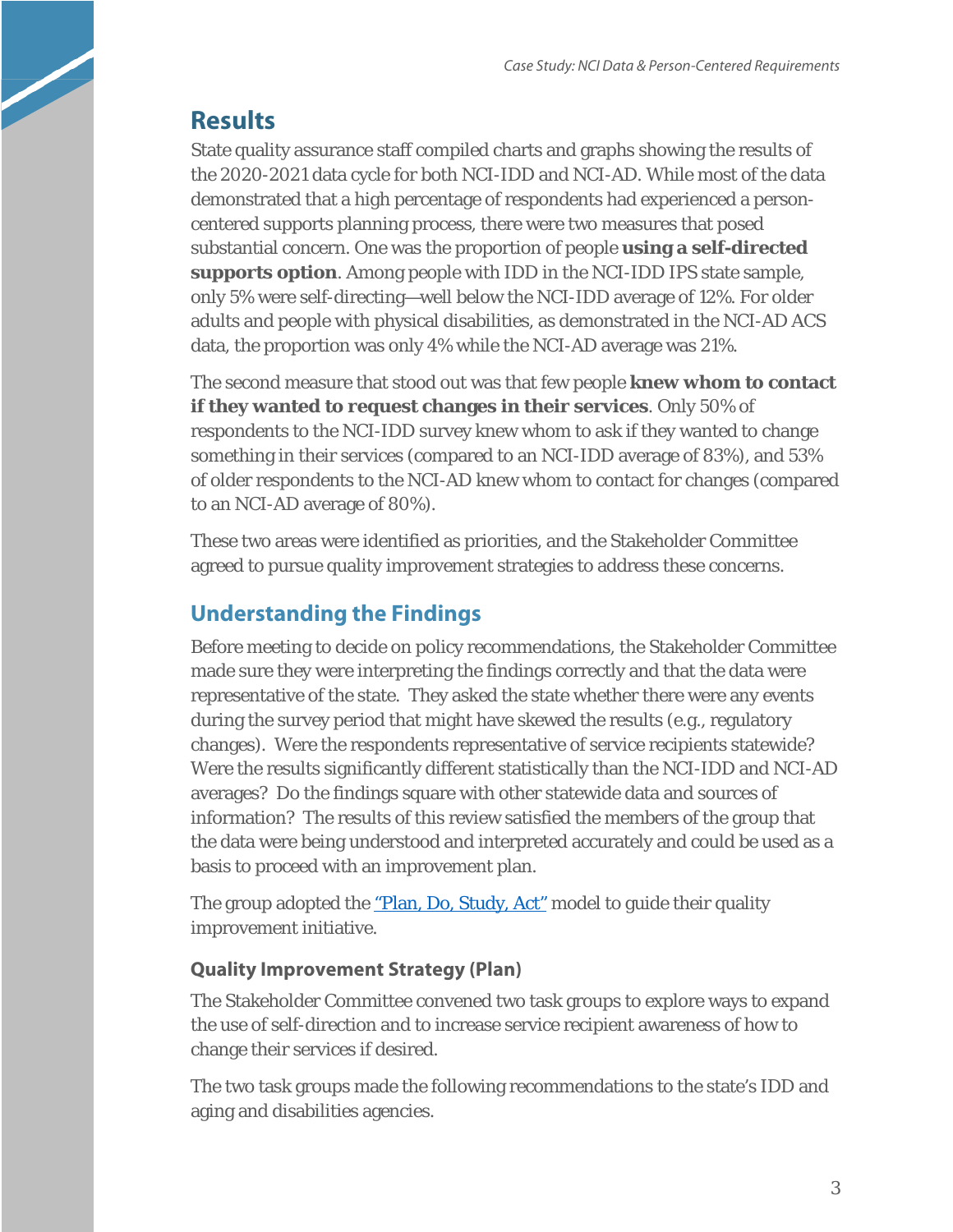### **On Self-Direction:**

- 1. Strengthen self-direction by sponsoring state legislation emphasizing that every participant should be offered the ability to self-direct
- 2. Develop training materials in plain language for older adults, people with disabilities, and families regarding the self-direction option
- 3. Create videos highlighting the experiences of people who are self-directing
- 4. Present on self-direction at state aging and disability conferences providing examples of the benefits of self-direction
- 5. Work with educators to introduce the possibility of self-direction during the transition from school to adulthood, or even earlier
- 6. Simplify the self-direction paperwork burden for case managers and for people who are self-directing

### **On Increasing Knowledge Regarding How to Make Service Changes:**

- 7. Provide user-friendly material during annual planning sessions regarding how to request a change in services given changing needs
- 8. Ensure that the materials developed regarding service changes are accessible to people with limited English proficiency and can be easily understood by families and people receiving services
- 9. Require case managers to share contacts and contact information for service changes with people receiving services during routine check-ins and service planning meetings, such as annual and quarterly meetings
- 10. Circulate material on the process of securing service changes to self-advocacy groups, family caregiver organizations, and other aging and disability advocacy groups
- 11. Review the waiver performance measure data source to ensure data is showing the most accurate extent of compliance or noncompliance

### **Implementing the Strategy (Do)**

### **Self-Direction**

Based on a review of self-direction legislation from other states, consultation with public managers in charge of self-direction in other states, and focus groups of families and people who were self-directing, the Stakeholder Committee developed the provisions of a bill to be introduced in the state legislature. To mobilize support, the group used the [Toolkit for Stakeholder Asset Mapping](https://ncapps.acl.gov/docs/AssetMappingToolkit_200827_linked.pdf) and identified potential allies for the legislation across the state. The proposed bill required the development of individual supports budgets for people self-directing, annual reports from the state IDD and aging agencies regarding the numbers of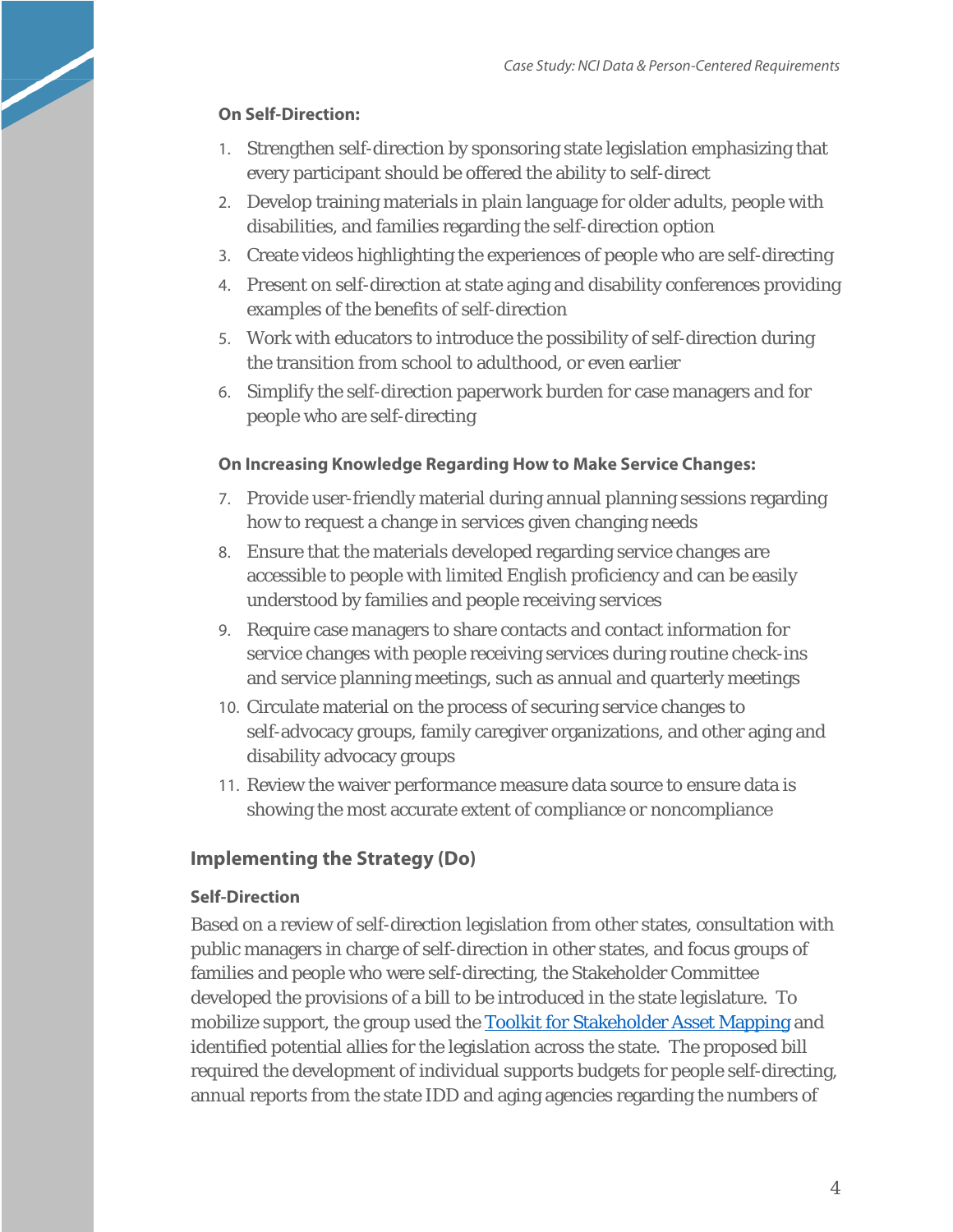people self-directing, and a mandate that all service recipients should be introduced to self-direction.

The state IDD and aging and disability representatives agreed to work together to develop videos and other related materials showcasing the experiences of individuals who are self-directing. They also agreed to share these materials with staff at the state Department of Education for use by special education teachers and counselors working with people transitioning out of school. They shared these materials with focus groups to get suggestions from service recipients and family members. Working with the Medicaid agency, the state collaborators reviewed the self-direction provisions in the waiver to see whether there was a need to amend the waiver to make the self-direction option more accessible. They also convened a group of case managers/care coordinators to review the paperwork requirements for self-direction and developed a new simplified manual for both programs.

Further, with the help of statisticians at the University School of Public Policy, the Stakeholder Committee reviewed data on the characteristics of people who were self-directing and found that service recipients who were non-white, had more complex health or disabilities, or came from low-income families were less likely to be self-directing. They shared the analysis with state representatives who agreed to develop guidelines for case managers/care coordinators that spelled out the importance of introducing the self-direction option to all service recipients and described how to develop culturally sensitive outreach to ethnic and racial minorities.

Finally, the Stakeholder Committee convened a statewide conference on selfdirection with resources contributed by the state IDD, aging, disability, and education agencies as well as the Developmental Disabilities Council and Aging and Disability Resource Centers. The conference included panels of people selfdirecting, case mangers/care coordinators, direct support professionals, families, advocates, and others interested in self-direction. The conference also provided an opportunity to rally support for the self-direction legislation.

They kicked off the rollout of the effort with "Self-Direction Awareness Week." A recognizable logo was designed for the self-direction program in the state. State agencies, DD councils, and other relevant groups posted messages to their social media accounts discussing self-direction. The media was involved to document and publicize the effort. Items with relevant information and phone numbers were given out to interested people and groups (refrigerator magnets with important telephone numbers, etc.).

#### **Increasing Knowledge on How to Make Service Changes**

The state IDD agency and aging and disability agency worked with the Medicaid agency to review data on service changes collected as part of the HCBS waiver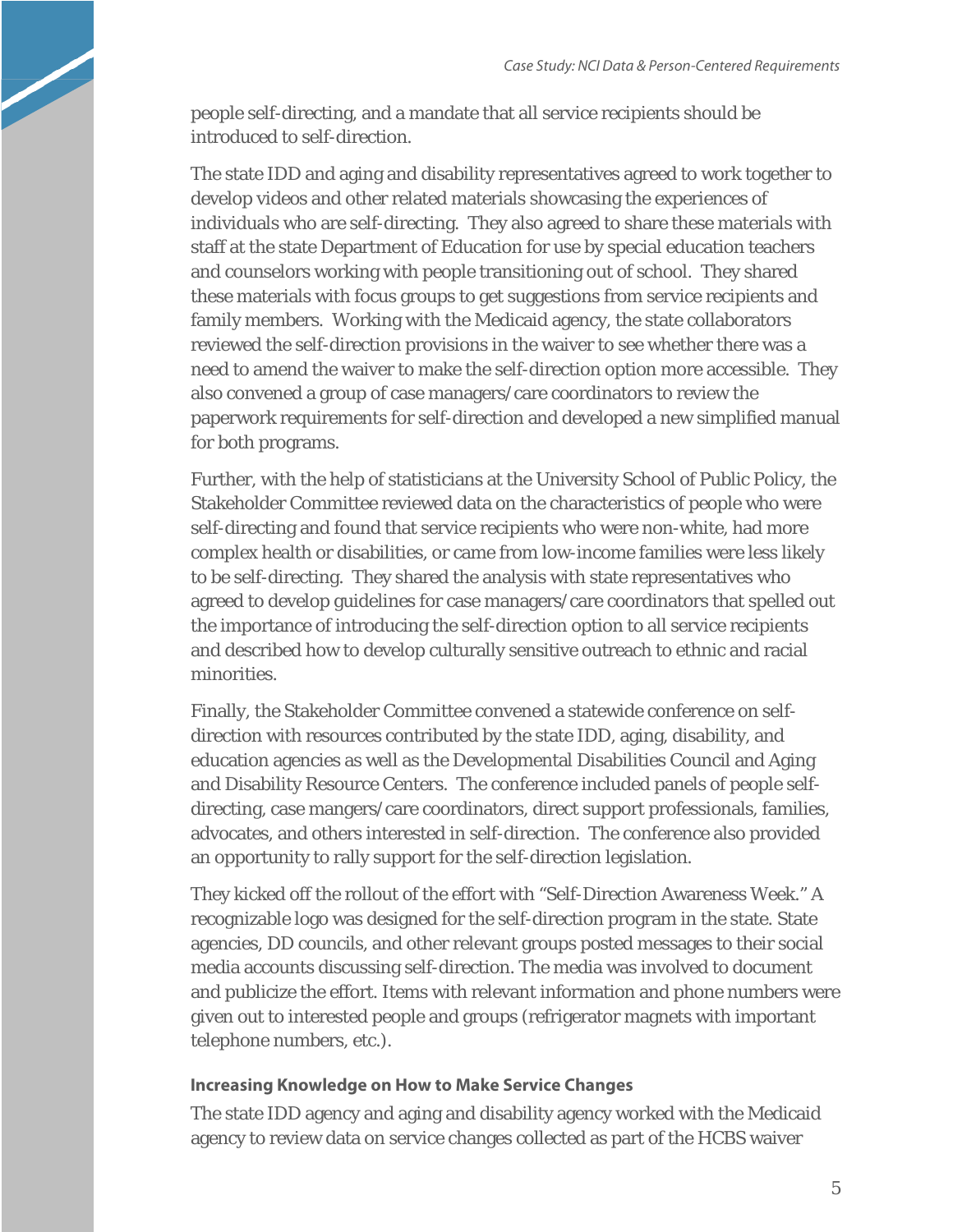assurance evidence. Data were collected through a sample plan review to determine whether significant status changes (such as residence change, getting a job, etc.) resulted in service changes. Though these data did not relate specifically to whether service recipients knew how to request changes, it indicated where changes in services should have been made regardless of the reason. The data showed there was variation within regions in the state regarding compliance with the waiver requirement that services in the plan should change when recipient needs change. State staff used that information to prioritize case management training about informing service recipients on how to secure service changes as well as other person-centered planning requirements to specific regions. That training was eventually rolled out statewide.

In conjunction with advocacy organizations and self-advocates, state staff developed user-friendly materials regarding the process for making service changes. They also took the opportunity to include other expectations that the service recipient should have regarding the planning process as outlined in the Rule—including materials in plain language, arranging the meeting at a convenient location, being able to choose who is present, and other guidelines.

Finally, based on their collaboration with the Stakeholder Committee and the focus on person-centered approaches, state staff from the two operating agencies were interested in reviewing their overall policy framework to determine where they could enhance person-centered practices. They chose the **NCAPPS Person-**[Centered Practices Self-Assessment](https://ncapps.acl.gov/docs/NCAPPS_SelfAssessment_201030.pdf) to conduct the review. As a result of the assessment, a number of regulatory and policy changes were instituted.

### **Monitoring the Quality Improvement Strategy (Study)**

To track whether the strategies proposed resulted in system change, state officials agreed to continue to track changes by reviewing the NCI-IDD and NCI-AD data. They also agreed to add state-specific questions to the surveys to measure the effectiveness of the specific initiatives and to continue to monitor the other indices of person-centered planning and to report back every year regarding the sustainability of the change. To help them to identify additional indicators, the Stakeholder Committee recommended [NCAPPS Person-Centered Thinking,](https://ncapps.acl.gov/docs/NCAPPS_Indicators%20Scan%20_191202_Accessible.pdf)  [Planning and Practice: A National Environmental Scan of Indicators.](https://ncapps.acl.gov/docs/NCAPPS_Indicators%20Scan%20_191202_Accessible.pdf)

### **Revisiting the Quality Improvement Initiatives (Act)**

Over the next two years, the Stakeholder Committee continued to monitor whether the reforms put in place had the intended effect. They also followed the implementation of the new self-direction law that passed one year earlier by examining outcomes and scrutinizing implementation. With respect to knowledge among service recipients regarding how to change their plans, the NCI-IDD and NCI-AD data over two data cycles showed that each year the state percentages moved closer to the national averages. With respect to self-direction,